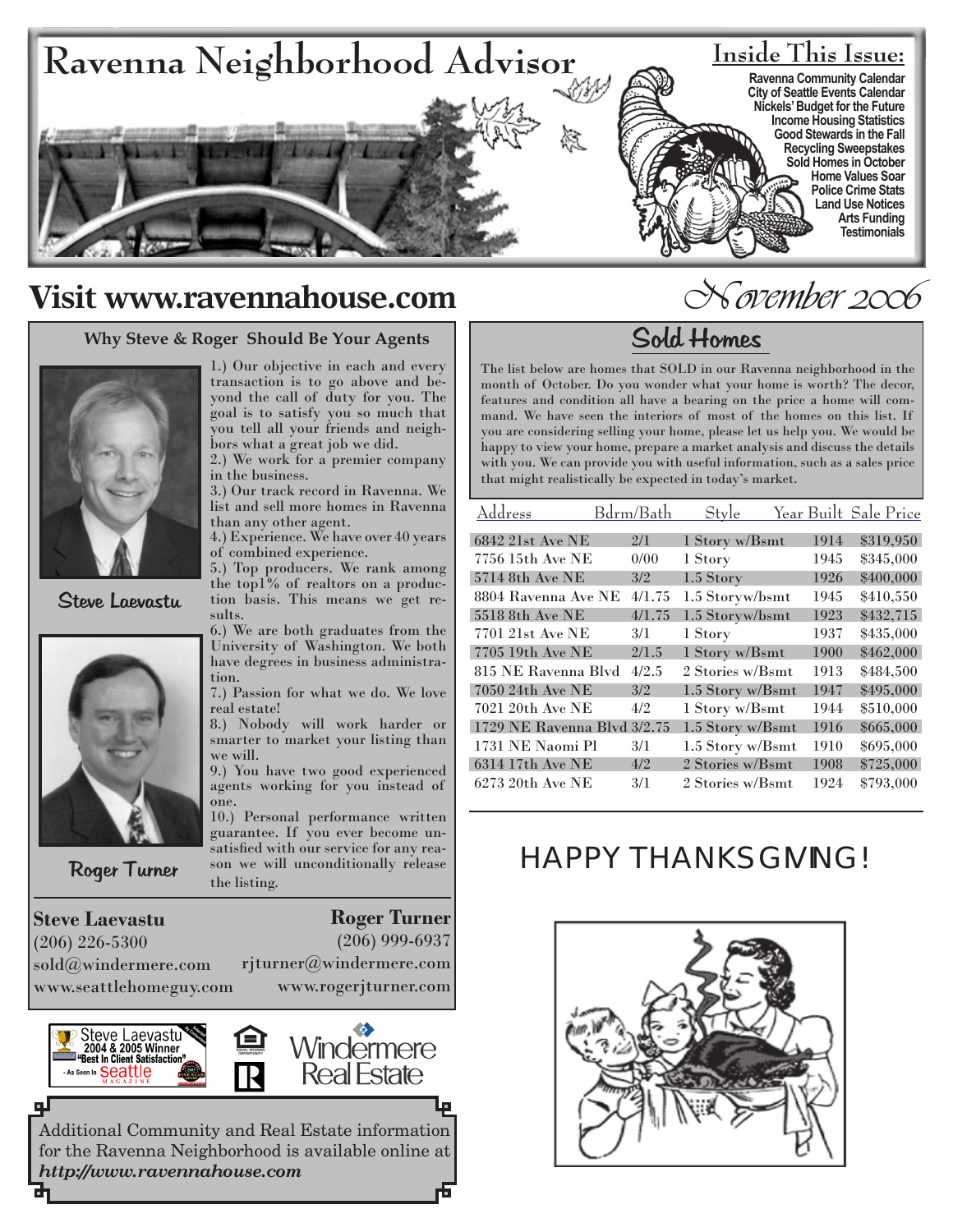## SEATTLE EVENTS CALENDAR

### **Ravenna-Eckstein Community Center The Seattle Juggling and Footbag Festival**

The SJFF takes place at Ravenna CC over Veteran's Day Weekend (November 10th, 11th, 12th). Now in its fifth year the SJFF was created to bridge the gap between jugglers and footbag players (hacky sack) and encourage everyone to use all four limbs. The Festival, which is open to the public, features games, workshops, contests, two live performances and in-depth access to top professionals in the juggling and footbag world.

The Festival climaxes on Saturday night (Novem- ber 11th at 7:00 pm) with the All 4 Limbs Variety Show. This once a year event is one of Seattle's best kept secrets. Bring your family to see worldclass comedians, jugglers, jazz musicians, freestyle footbag, magicians, celebrity guest appearances and physical theater so unique it we can't really describe it. Please join us November 10th, 11th, and 12th 2006 to celebrate The 5th Annual Seattle Juggling and Footbag Festival.

*http://www.footbag.org/events/show/1159289566*

### **Tree Lighting & Holiday Parade**

November 24, 2006 - Westlake Center

This holiday tradition is held in downtown Seattle every year ... and features a full-day of Holiday Fun. You'll have the Downtown Holiday Parade beginning at 8:45 AM, then the official lighting of Westlake Center's Holiday Tree and Macy's Star at 5 PM... all in conjunction with a really spectacular fireworks display.

Seattle's Downtown Holiday Parade will begin at 7th Avenue heading west on Pine Street... then turns left onto 5th Avenue to University Street... west to 4th Avenue... and north to Macy's.

### **Bodies... The Exhibition**

Both captivating and edifying, Bodies ...The Exhibition unveils the many complex systems, organs and tissues that drive every aspect of our daily lives and unite us all as Humans. Featuring 21 whole-body specimens and more than 260 organs that have been meticulously dissected and preserved through an innovative process, Bodies ...The Exhibition will enlighten, empower, fascinate and inspire.

09/30/2006 through 12/31/2006 Monday-Thursday 9:00am-7:00pm, Friday-Sunday 9:00am-9:00pm 800 Pike Street, (206) 467-5510 *http://www.bodiestheexhibition.com*

### **Seattle Marathon & Half Marathon**

November 26, 2006 - Seattle Center

Ran on the first Sunday after Thanksgiving, the Se- attle Marathon & Half-Marathon has become one of the Top 25 Races in the Country. The Seattle Marathon (26.2 miles) and Half-Marathon (13.1 miles) both start at 5th Avenue & Broad Street near Seattle Center and goes through Downtown Seattle, making their way to Memorial Stadium for the exciting finish.

With over 10,000 People participating, the Seattle Marathon makes a 'great excuse' to Get~Away for a couple of days. Holiday Shopping Specials abound and Seattle Hotels are offering really great discounts. Why not `come-on-down' for a few days & celebrate this Holiday Season ... ' Seattle~Style ' ?

Start Times: Half Marathon: 7:30 AM; Full Mara- thon: 8:15 AM.

*http://www.seattlemarathon.org/*

### **Pledge to Recycle for Chance to Win an Alaskan Cruise**

On November 15, you could celebrate the birthdays of celebrities such as Georgia O'Keeffe, Ed Asner, Petula Clark or Sam Waterston. You could commemorate the adoption of the Articles of Confederation and Perpetual Union by the second Continental Congress. Or you could take part in America Recycles Day (ARD).

#### **Recycling Facts and Figures**

In 1999, recycling and compost- ing activities prevented about 64 million tons of material from ending up in landfills and in- cinerators. Today, this country recycles 28 percent of its waste, a rate that has almost doubled during the past 15 years.

While recycling has grown in general, recycling of specific materials has grown even more drastically: 42 percent of all pa-<br>per, 40 percent of all plastic soft drink bottles, 55 percent of all aluminum beer and soft drink cans, 57 percent of all steel packaging, and 52 percent of all major appliances are now recycled.

Twenty years ago, only one curbside recycling program existed in the United States,<br>which collected several materials at the curb. By 1998,  $9,000$ curbside programs and 12,000 recyclable drop-off centers had sprouted up across the nation.<br>As of 1999, 480 materials recovery facilities had been estab-<br>lished to process the collected materials.

To find out more about ways to participate in America Recycles Day visit http://www.americarecyclesday.org.

Since 1977, November 15 th has been an annual national awareness event to promote the social, environmental, and economic benefits of buying recycled and recycling. Last year, residents in every state participated in America Recycles

The campaign is conducted by a national all-volunteer non- profit organization whose goal is to encourage Americans to

To promote participation, the organizers are offering prizes to adults and youth who pledge to step up their recycling ef- forts in the coming year "in some way, large or small." One lucky adult who signs the pledge can win an all-expenses paid seven night Alaskan cruise for two, while five youngsters will each win a recycled aluminum content 24-speed bicycle.

Around half the people in the U.S. are now served by curb-<br>side collection programs, according to ARD. These pro-<br>grams, along with drop-off and buy-back centers, now help us divert about 30% of the nation's solid waste stream away from landfills. The Environmental Protection Agency reports considerable progress in the country's recycling efforts (see

Six organizations founded America Recycles Day. They are Environmental Defense, Environmental Protection Agency, Office of the Federal Environmental Executive, National Recycling Coalition, Recycling Alliance of Texas and Solid Waste Association of North America.<br>Since inception, the campaign has attracted a number of supporters and sponsors, including American Beverage Association, Waste Management/Recycle America and United States

Day and pledged to recycle.

box).

Conference of Mayors.

recycle and buy recycled products.

### **Nickels' proposed 2007-2008 budget invests wisely in city's future**

Mayor Greg Nickels today proposed a 2007-2008 budget that builds on the strong economic growth and good financial management during the last few years and invests wisely in expand- ing basic services. The proposed budget includes new investments in transportation, police and firefighters, combating global warming and protecting the environment, ending homelessness and building strong neighborhoods. Transportation is a critical issue facing Seattle . The mayor's proposed budget continues current transportation maintenance efforts and adds significant funding under Bridging the Gap, a transportation maintenance and development program that includes a property tax levy lid lift, a commercial parking tax, and a business transportation tax.<br>The property tax measure is proposed for the November ballot. If approved by voters, approximately \$40 million and \$52 million will be generated by the three revenue sources for transporta-<br>tion investments in 2007 and 2008, respectively.

- In addition, Nickels` proposed budget:<br>• Invests about \$18.5 million to create a three-part Environmental Action Agenda:
- \$14.3 million to reduce greenhouse gas emissions; \$3 million to expand and maintain Seattle's tree cover; and \$1.2 million to improve the city's streams and shorelines. •
- Includes \$3 million to expand Housing First, a strategy offering housing for the homeless with support services to deal with additional challenges of drug or alcohol abuse and men-<br>tal-health issues. This funding is part of the city's commitment to the 10-Year Plan to End Homelessness. The proposed budget also includes money to continue the current number of shelter beds. •
- Includes about \$2.5 million for a downtown parks initiative of maintenance and program expansions, which includes hiring five new park rangers to improve security and service. •
- Provides an additional \$500,000 to expand the Seattle Public Library`s collections bud-<br>get. Overall the Seattle Public Library budget reflects \$4 million in additional resources to operate new and expanded facilities, additional hours and added collections to better serve Seattle Public Library patrons. •
- Includes approximately \$800,000 to expand apprenticeship opportunities at City Light, •
- Seattle Public Utilities, and the Fleets and Facilities Department. · Adds six patrol positions in 2007 at a cost of about \$600,000. Includes \$585,000 to put combined camera and mobile data computers in all Police Department patrol vehicles.<br>The revenue estimates in the proposed 2007-2008

the national and regional economies over the next few years, in response to higher interest rates, a slumping housing market, higher energy prices and other issues.

The proposed general fund budget – which pays for services typically associated with city government, such as police, fire, parks and libraries – is \$807 million for 2007 and \$813 million for 2008. The total proposed budget (including utilities) for 2007 is \$3.3 bil- lion and \$3.4 billion for 2008.

For more information, *http://www.seattle.gov/mayor*. To sign up for The Nickels Newsletter visit *http://www.seattle.gov/mayor/newsletter\_signup.htm.*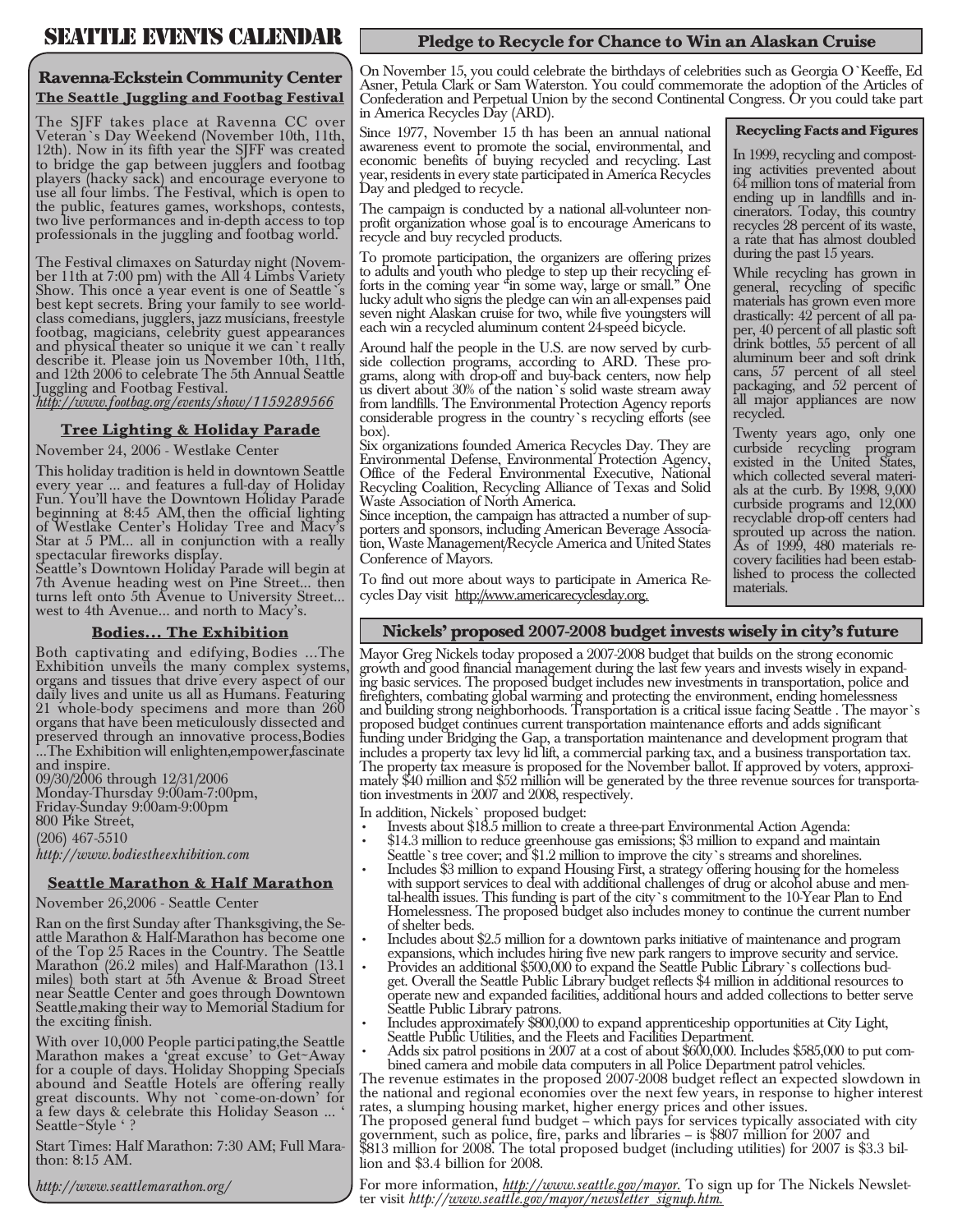### **Land Use Notices**

The following are public notices of Seattle land use activities from the Department of Planning & Developement regarding applications, decisions, and other actions affecting the Ravenna neigh- borhood.

### **Project Number: 3004373 Address: 5401 26th Ave NE Zone: NC2-40', NC2-30'**

Land Use Application to allow a new minor communication utility (Clearwire LLC) on the roof of an existing residential building consisting of four panel antennas and two microwave dishes. Equipment cabinet will be located in basement garage.

### **Project Number: 2409068 Address: 1156 N 80th St Zone: SF5000**

Master Use Permit to expand the campus of an existing institution and establish use for future construction of a 19,500 sq. ft. religious facility (Bethany Community Church). Surface parking for 36 vehicles proposed on site and 56 spaces at 7821 Stone Ave N (Bagley Elementary School). Project includes demolition of six residences and a partial alley vacation.

**Project Number: 3005709 Address: 823 NE 67th St Zone: LDT**<br>Land Use Application to subdivide one parcel into two unit lots. The construction of single family dwellings is being reviewed under Project  $#6103299$ . This subdivision of property is only for the purpose of allowing sale or lease of the unit lots. Development standards will be applied to the original parcel and not to each of the new unit lots.

Project Number: 3005708 Address: 825 NE 67th St \_\_ Zone: LDT Land Use Application to subdivide one parcel into two unit lots. The construction of single fam- ily dwellings is being reviewed under Project #6102207. This subdivision of property is only for the purpose of allowing sale or lease of the unit lots. Development standards will be applied to the original parcel and not to each of the new unit lots.

#### **Project Number: 3003892 Address: 923 NE 72nd St Zone: NC2-40'**

Land Use Application to subdivide one parcel into two parcels of land. Proposed parcel sizes are: A) 2,026 sq. ft. and B) 2,478 sq. ft. Existing structure to remain.

### **Fall Offers New Ways To Be Good Stewards**

Every season offers new opportunities for homeowners and businesses to reduce, reuse and recycle.

Here are tips from the City of Tacoma on how to tidy up your yard and garden and prepare your home for cooler temperatures with minimum impact on the environment.

- To reuse your yard and garden waste, compost it at home. Compost is a rich, organic soil conditioner for your lawn and garden. (Editor's note: For more information on <sup>8</sup>steward- ship gardening," including how-to tips and helpful links, visit: http://gardening.wsu.edu/ stewardship/compost/compost.htm ) •
- Cool, dry fall days are a great time to paint both the interior and exterior of your home. If you have paint left over from your project, give it to neighbors or a charity. Otherwise, make sure you dispose of unwanted paint properly. When improperly disposed, paint can pollute surface water and groundwater, threatening human health and wildlife. •
- When stocking up on cold-weather gear, buy recycled-content items such as fleece cloth- ing and blankets made from recycled bottles. Buying recycled-content products "closes ing and blankets made from recycled bottles. Buying recycled content products "closes the loop" and encourages companies to make more items with recycled materials. As the demand for recycled-content products increases, so does the availability. •
- When it's time to replace your insulation, buy insulation made from recycled paper, glass, and other recovered materials. •
- Before winter weather sets in, remove screens from windows and doors and put up storm windows. Strong winds, heavy rains, and extreme cold can all damage your screens and ordinary windows, sending them to landfills before their time. •
- Check caulking around windows and do touch ups to conserve energy and natural re- sources. •
- Clean and properly store tools, toys and outdoor furniture to protect them from damage. This can extend their life, saving you money, while saving space at landfills. •

When performing routine maintenance on your car, properly dispose of used motor oil, coolants and batteries at hazardous waste facilities. •

### **Income Housing Costs Census Bureau Statistics**

Homeowners in every state but one spent more of their incomes on housing costs last year than at the start of the decade, according to the Census Bureau.

Those in Alaska spent the same. Nationwide, homeowners spent nearly 21 percent of their incomes on housing costs last year, up from just under 19 percent in 1999. Housing costs are defined as mortgage payments, taxes, insurance and utilities. Housing analysts blamed surging home prices, higher interest rates and lower incomes for hurting affordability. America's homeownership rate is at a near record of 68.7 percent.

The government says housing costs are excessive if they top 30 percent of household income. Nationally, 34.5 percent of homeowners with a mortgage had housing costs that topped that bench- mark in 2005, an increase from 26.7 percent in 1999. California stands out among the states with expensive housing costs. It ranked No. 1 in median home value, at \$477,700; No. 2 in monthly housing costs for homeowners, at \$1,912; and No. 2 in monthly costs for renters, at \$973.

Nearly half of California homeowners – 48 percent – spent more than 30 percent of their incomes on housing last year. Among America's 15 largest cities, San Francisco had the most expensive homes, with a median value of \$726,700. Detroit had the least expensive at \$88,300

## SEATTLE EVENTS CALENDAR

### **For Kids**

### **The Childrens' Museum**

Adventures With Clifford The Big Red Dog Join Clifford, Emily Elizabeth and friends as you hop aboard the Birdwell Island Ferry, take a slide down Clifford's tail - just like Emily Elizabeth, stop by Samuel's Fish and Chips Shack, take a stroll down T-Bone's Beach and more in this interac- tive, educational and bilingual (English & Spanish) exhibit, at the museum through Jan. 7 *http://www. thechildrensmuseum.org*

 $\frac{9}{16-1}$ The Children's Museum Seattle Center House 305 Harrison St. Seattle, WA 98109

### **Qwest Field Exhibition Center**

Barney - Live! The Let's Go Tour Location: WaMu Theater Dates & Times: 11/9/2006 7:00 pm - 0:00 am Come see the adorable Barney, Baby Bop and BJ at the WaMu Theatre @ Qwest Field! This popular, children's television show is one worth bringing the whole family to come see and make memories for your little one. Don't miss this great opportunity! Tickets on-sale beginng Saturday 10/7 @ 10 am! For more info visit the website:

*http://www.questfield.com*

### **Seattle Sports: Home Games**

### **November**

### **Sonics**

Wed, 15th - Philadelphia 76ers Fri, 17th - Utah Jazz Mon, 20th - New Jersey Nets Fri, 24th - Sacramento Kings Sun, 26th - San Antonio Spurs Wed, 29th - Orlando Magic

### **Huskies**

Sat, 11th - Stanford Cardinals

### **Seahawks**

Sun, 12th - St. Louis Rams Mon, 27th - Green Bay Packers

### **Family Fun Nite Snowflake Fun-Fest**

Friday, December 8th  $6:30 - 8:45$  p.m. FREE 1 Giant Inflatable…Bingo, Free PlaySpace…and so much more!!!! Here it is... A night to remember and it's all free!

From Dreidel to a visitor from the North Pole, this night will be full of jumping, climbing, bouncing, and playing and just having a jolly old time. There will be arts and crafts as well.

*http://www.seattle.gov/parks/centers/Ravenna-*

*Eckstein/activity.htm*





www.computerhelp.cc <br>
206.650.0768 <br>
Computer Help is a freelance technical support company, spe-Computer Help is a freelance technical support company, spe- cializing in IT consulting for SOHO (small office/home office) businesses. Computers and Internet connectivity are one of the most valuable assets of any modern business. Don't neglect these important resources. Call for Computer Help today.